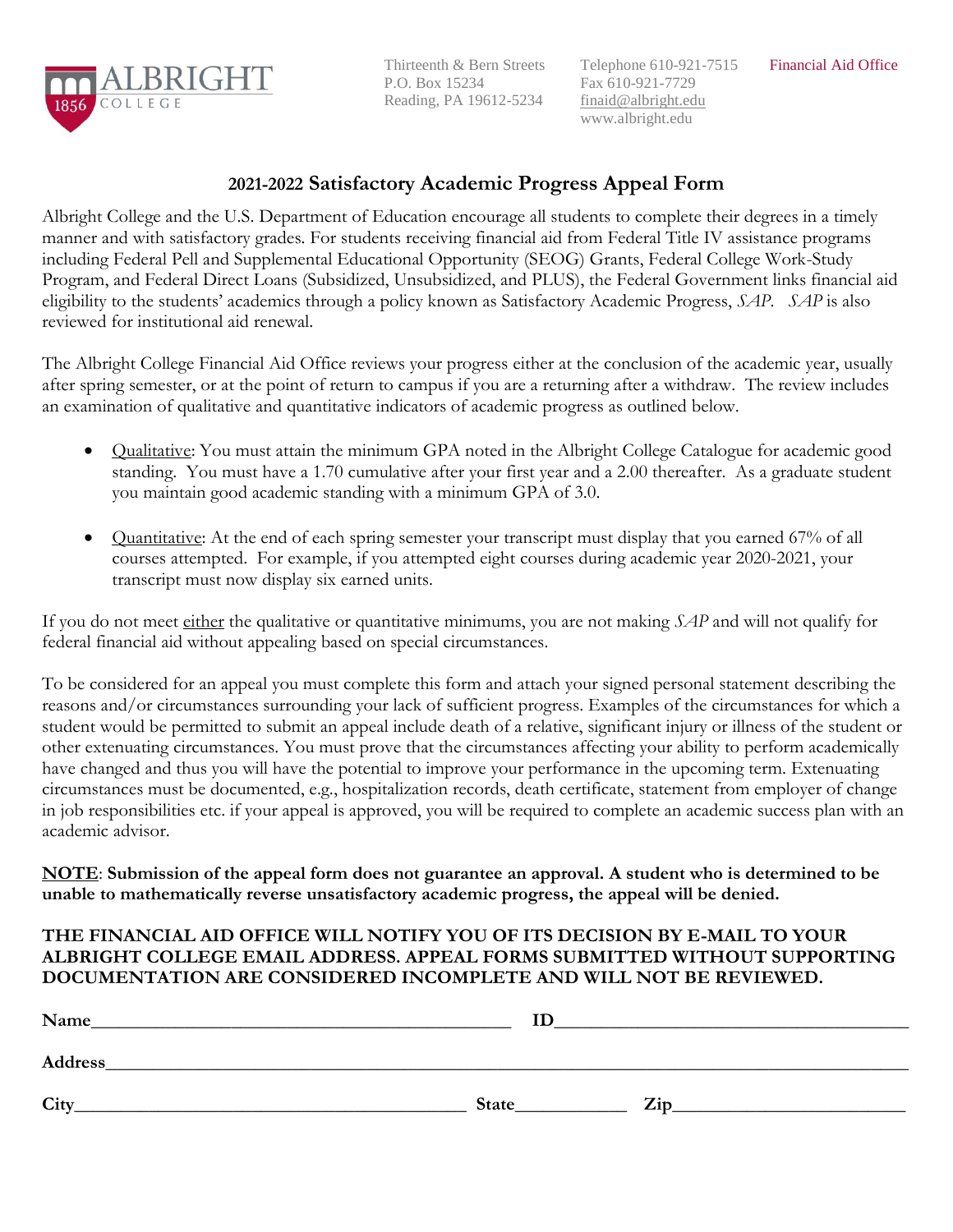Financial Aid Staff / FA Director's Initials:\_\_\_\_\_\_\_\_\_\_\_\_\_\_\_\_\_\_\_\_\_\_\_\_\_ Date:\_\_\_\_\_\_\_\_\_\_\_\_\_\_\_\_\_\_\_\_\_\_\_\_

# **1. Appeal Information**

Financial Aid ineligibility can be appealed if you have suffered undue hardship. Please indicate below which situation(s) best applies to your circumstances. Your appeal should include supporting documentation. Examples of recommended documentation are listed.

#### **Check All Circumstances that Apply Secommended Documentation**

- Medical (sever illness, death of a family member, other) Physicians letter, death certificate, medical bill
- Personal (psychological, issues in residence hall, relationships) therapist's letter, note from housing,
- Academic (struggle with particular classes) letter from advisor/faculty member

# **2. Explain your Circumstances**

Attach a signed explanation of the circumstance that prevented you from maintaining Satisfactory Academic Progress and the reason for the basis of this appeal. You must state:

- 1. What the problem was;
- 2. When the problem occurred;
- 3. How long the problem lasted;
- 4. How this affected your ability to complete your coursework; and
- 5. What you are doing to improve your performance and maintain progress.

# **\*Be as detailed as possible and explain how your documentation supports your circumstance.**

#### **3. Certification of Information**

I certify that the information I have provided is true and complete to the best of my knowledge. I understand that giving misleading information or forged documentation will be reported for appropriate disciplinary action. I understand if I receive any federal student aid based on false information it will be rescinded and I will have to repay all federal aid awarded. Furthermore, I understand additional information may be requested by the Financial Aid Office to further support my appeal.

 $\_$  , and the set of the set of the set of the set of the set of the set of the set of the set of the set of the set of the set of the set of the set of the set of the set of the set of the set of the set of the set of th

I have read and understand Albright's Satisfactory Progress Policy.

Student's Signature (required) Date

# **4. Submit your Appeal**

Submit your appeal by **August 2, 2021** for Fall 2021 and **January 3, 2022** for Spring 2022. SPS students must submit their appeal within 30 days of receipt of this notification. Appeal can be sent via mail, email, or fax.

Albright College Financial Aid P.O. Box 15234 Reading, PA 19612-5234

**Fax**: 610-921-7729

**\*Any forms submitted after the due date will not be considered until the following semester.** 

**---------------------------------------OFFICE USE ONLY BELOW THIS LINE---------------------------------------**

\_\_\_\_\_\_\_\_\_\_\_\_\_\_\_\_\_\_\_\_\_\_\_\_\_\_\_\_\_\_\_\_\_\_\_\_\_\_\_\_\_\_\_\_\_\_\_\_\_\_\_\_\_\_\_\_\_\_\_\_\_\_\_\_\_\_\_\_\_\_\_\_\_\_\_\_\_\_\_\_\_\_\_\_\_\_\_\_

Appeal Decision:

- **D** Appeal Approved
- **D** Appeal Denied
- **D** More Information Needed (see notes below.)

Comments: \_\_\_\_\_\_\_\_\_\_\_\_\_\_\_\_\_\_\_\_\_\_\_\_\_\_\_\_\_\_\_\_\_\_\_\_\_\_\_\_\_\_\_\_\_\_\_\_\_\_\_\_\_\_\_\_\_\_\_\_\_\_\_\_\_\_\_\_\_\_\_\_\_\_\_\_\_\_\_\_\_\_\_\_\_\_\_\_

**Email**: [finaid@albright.edu](mailto:finaid@albright.edu)